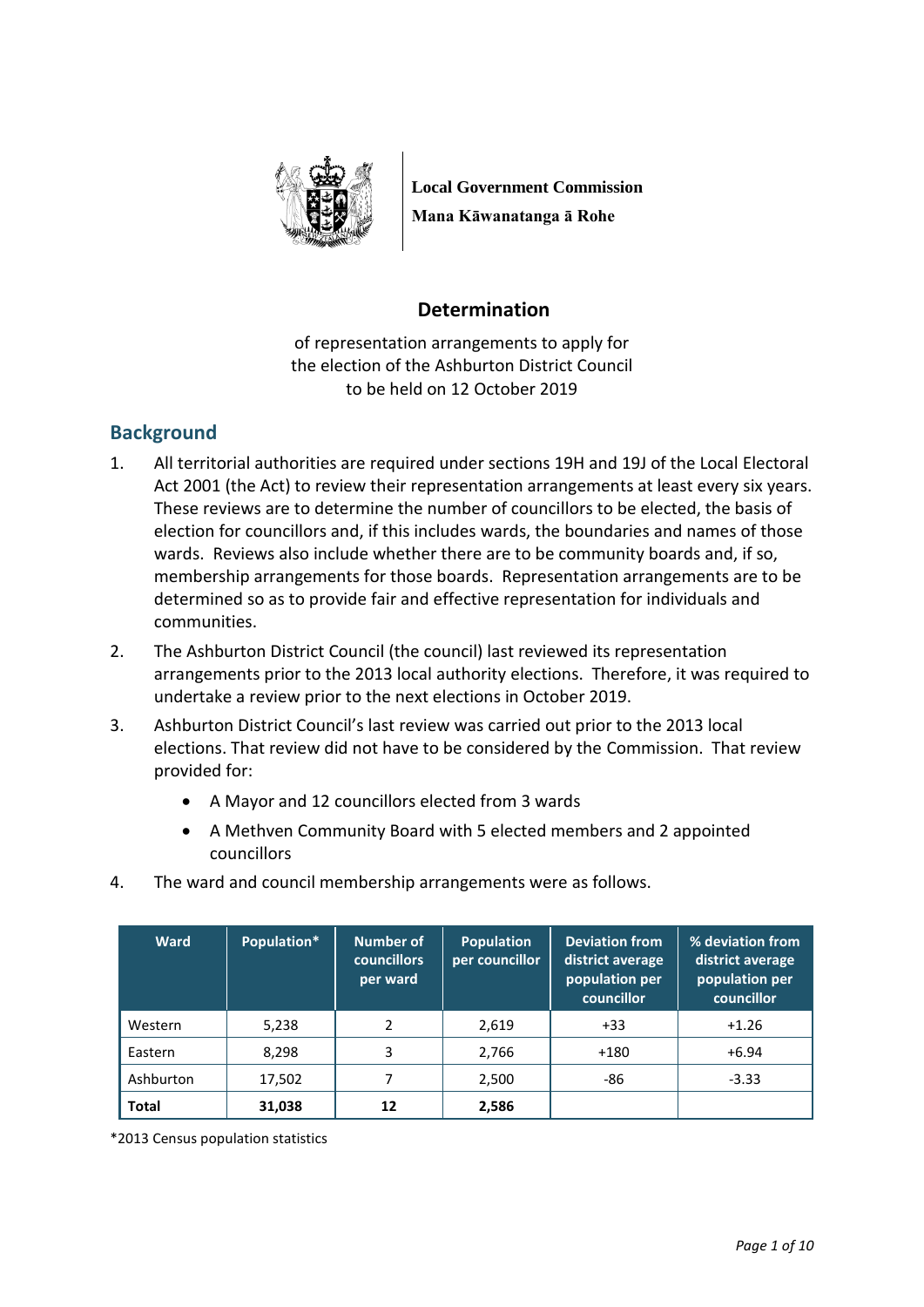- 5. As can be seen from the above table, using 2013 census statistics, these arrangements complied with the +/-10% rule. They continue to do so when 2017 population estimates are used.
- 6. In April 2018 the council decided to collect community views on representation through a survey. The primary option in the survey included the following changes to the status quo:
	- Reducing the number of councillors from 12 to 9
	- The transfer of an area from the Eastern Ward to the Western Ward
	- The transfer of two areas from the Eastern Ward to Ashburton Ward (Lake Hood and Tarbottons Road)
- 7. The survey had 131 responses. The findings are summarised as follows:

| <b>Issue</b>                                   | Level of support                  |
|------------------------------------------------|-----------------------------------|
| Number of wards                                | 65%                               |
| Reduction in members (12 to 9)                 | 75%                               |
| Election by:                                   | Ward (40%)                        |
|                                                | At large (30%)                    |
|                                                | Mix (26%)                         |
|                                                | Don't know (4%)                   |
| <b>Boundaries</b>                              | Eastern Ward to Western Ward(48%) |
|                                                | Lake Hood (85%)                   |
|                                                | Tarbottons Road (78%)             |
| Methven Community Board (in principle)         | 67%                               |
| Methven Community Board (number of<br>members) | 48%                               |

- 8. In May 2018 the council's representation review working group and then the council itself considered the results of the survey and information from officers. In addition to the status quo and the option highlighted in the survey, the officers presented five other options with total council membership ranging from 8 to 12. Four of those options did not comply with the +/-10% rule and a fifth was predicted not to comply by 2023.
- 9. The council agreed on an initial proposal based on the proposal it had sought feedback on through its survey, subject to the retention of a small area in the Eastern Ward originally proposed to be transferred to the Western Ward.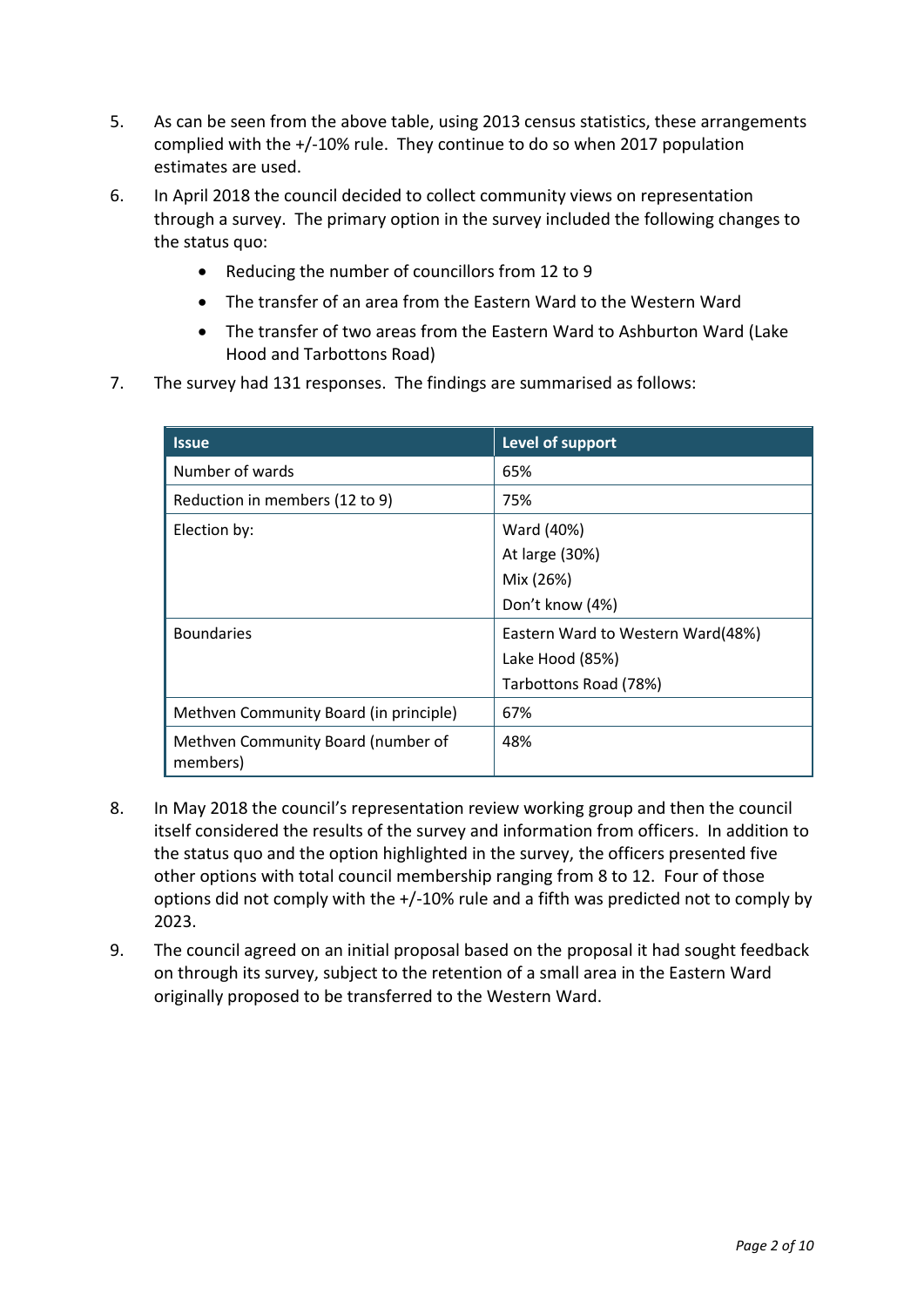| 10. | The proposed councillor and ward arrangements were as follows. |
|-----|----------------------------------------------------------------|
|-----|----------------------------------------------------------------|

| <b>Ward</b>  | Population* | Number of<br>councillors<br>per ward | <b>Population</b><br>per councillor | <b>Deviation from</b><br>district average<br>population per<br>councillor | % deviation from<br>district average<br>population per<br>councillor |
|--------------|-------------|--------------------------------------|-------------------------------------|---------------------------------------------------------------------------|----------------------------------------------------------------------|
| Western      | 6.417       | っ                                    | 3,209                               | $-243$                                                                    | $-7.04$                                                              |
| Eastern      | 6,535       | ∍                                    | 3,268                               | -184                                                                      | $-5.33$                                                              |
| Ashburton    | 18,111      | 5                                    | 3,622                               | 171                                                                       | 4.95                                                                 |
| <b>Total</b> | 31,063      | 9                                    | 3,451                               |                                                                           |                                                                      |

\*2013 census statistics population statistics

- 11. The Methven Community Board was proposed to be retained on its existing boundaries with 5 elected members and 2 appointed councillors.
- 12. The submission period ran from 18 May to 18 June 2018. The council received 33 submissions of which:
	- 22 supported the proposal
	- 11 opposed the proposal
	- 13 specifically supported the number of councillors
	- 9 specifically opposed the number of councillors
- 13. Those supporting the reduction in the number of members generally considered that it would lead to better decision-making by the council. Those opposing the reduction in the number of members generally considered that it would result in poorer representation of the community. Some questioned the robustness of the survey and questioned whether its construction had weighted the results in favour of the council's proposal.
- 14. On 26 July 2018, the Council resolved that its initial proposal be adopted as its initial proposal.

### **Appeals against the council's final proposal**

- 15. The final proposal attracted three appeals from:
	- Gordon Mockford
	- Margaret Livingstone
	- Marion Bartlett
- 16. The appeals, either implicitly or explicitly oppose the reduction in the number of councillors from 12 to 9. Each raises concern about the survey, suggesting that its construction led people to support the reduction in the number of councillors.

### *Hearing of appeals*

17. The Commission met with the council and two of the three appellants at a hearing held in Ashburton on 21 March 2019.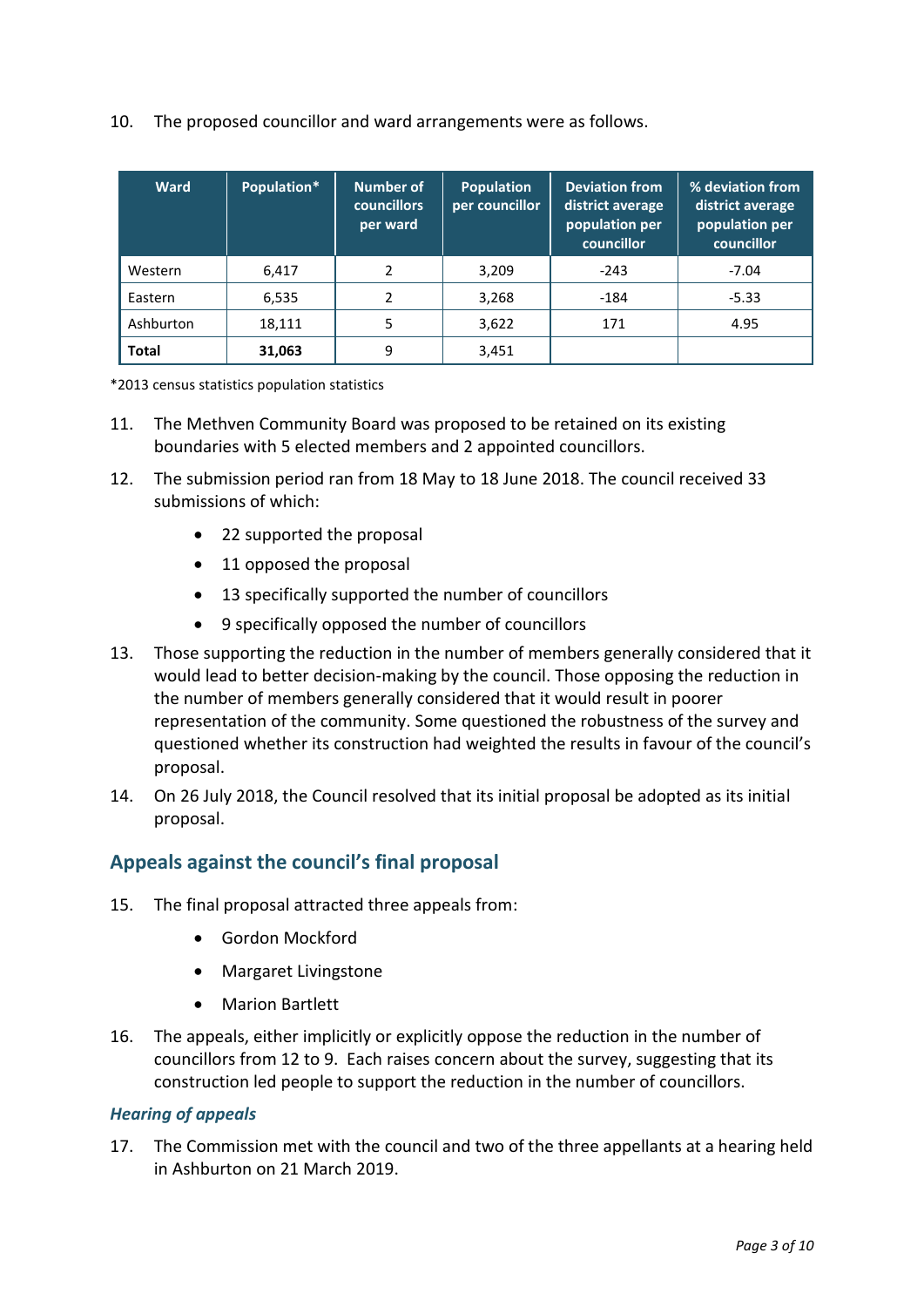18. The council was represented by mayor Donna Favel, and Toni Durham, Strategy and Policy Manager.

### *Matters raised at hearing and in appeals*

#### *Ashburton District Council*

- 19. The Mayor advised that the reasons for change included:
	- A desire for more effective representation and better accountability
	- Having councillor numbers more in line with other, similar councils
	- A reduction in the number of councillors having the support of the community and a majority of councillors
	- Better meeting legislative requirements, i.e. the +/-10% rule.
- 20. The council has more members than most other councils of a similar size and a smaller member to population ratio than other neighbouring councils.
- 21. The annual residents survey had shown a low level of satisfaction with the mayor and councillors and there was a desire to improve that. It was also hoped that reducing the number of councillors would result in more interest in people standing for election. There had in the past been a number of occasions when candidates had been elected unopposed.
- 22. The purpose of boundary changes to wards was twofold to better reflect communities of interest, and to ensure future compliance with the +/-10% rule. The reduction in the number of councillors also provided a scenario that future-proofed wards as far as the +/-10% rule is concerned.
- 23. The intention of the survey was to test the community's appetite for change. The council acknowledged that there had been lessons learnt from the survey possibly leading to other surveys being done differently in the future.
- 24. The survey did, however, show majority support for what became the council's initial proposal. This support was also reflected in the submissions on the initial proposal.

### *Gordon Mockford*

- 25. Gordon Mockford did not consider there were any real benefits from a reduction in the number of councillors. Many in the community possibly thought there would be savings but in reality, the same pool of remuneration would be shared around a smaller group of councillors. Other savings would be negligible at best.
- 26. The population of Ashburton District is growing and this must increase the workload of councillors. Instead the council had used population growth for reducing the number of councillors. At a time when the population of the district is becoming more diverse the reduction in councillors could act to reduce diversity on the council.
- 27. He considered the content of the council's survey to have the effect of leading people to favour the sole option include in the survey for people to respond to.

### *Marion Bartlett*

- 28. Marion Bartlett considered that it is important to have more councillors rather than fewer:
	- to have balanced representation on the council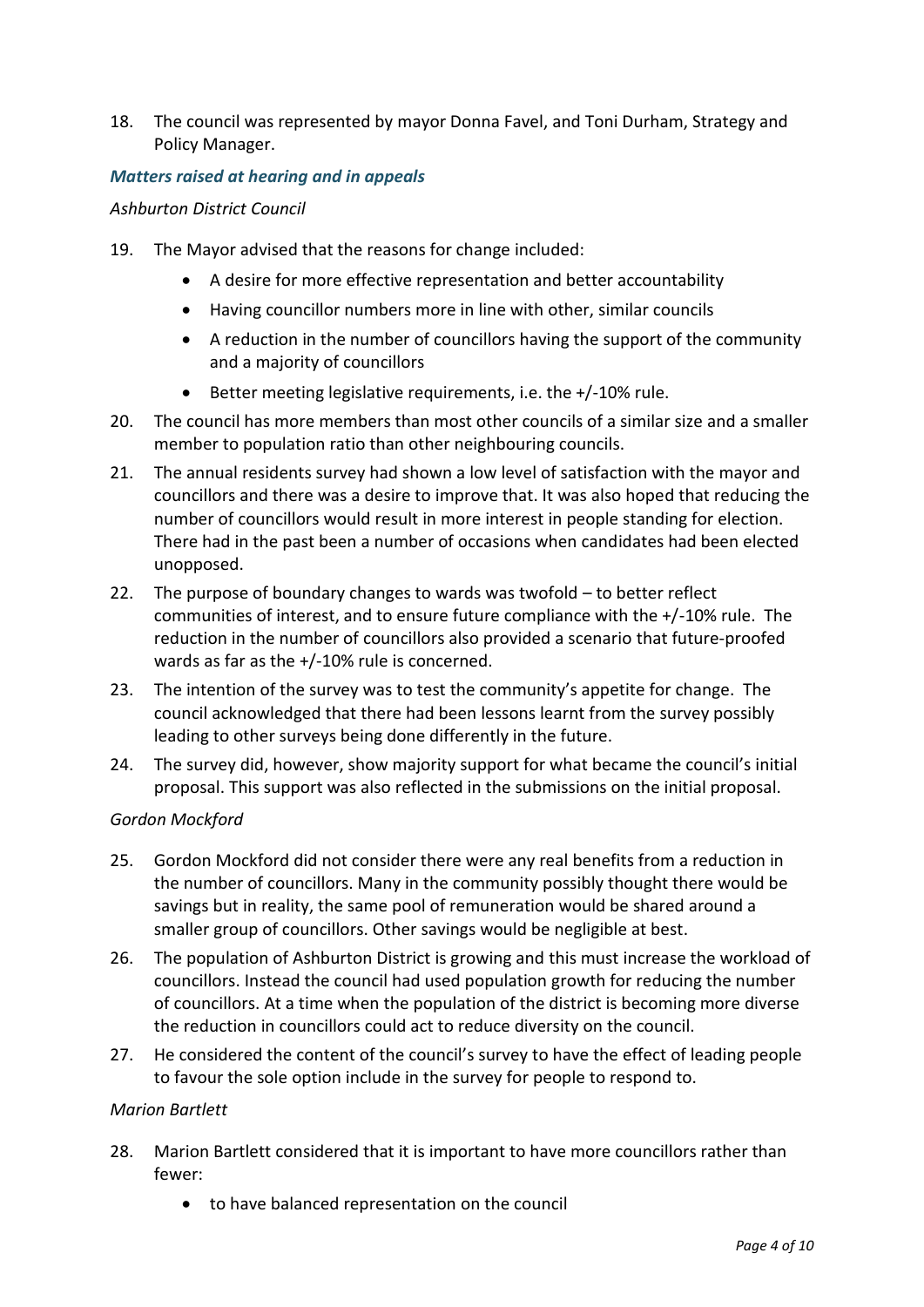- to ensure that councillors workload is not increased
- to deal with a growing and more diverse population
- 29. She also considered that the council's survey was leading and directed to a particular outcome by focusing on one option (which the council had already developed). She also thought that the survey was misleading by stating that the survey results would help create an initial proposal.

### **Matters for determination by the Commission**

- 30. Section 19R of the Act makes it clear that the Commission, in addition to consideration of the appeals and objections against a council's final representation proposal, is required to determine, in the case of a territorial authority, all the matters set out in sections 19H and 19J which relate to the representation arrangements for territorial authorities. This interpretation was reinforced by a 2004 High Court decision which found that the Commission's role is not merely supervisory of a local authority's representation arrangements decision. The Commission is required to form its own view on all the matters which are in scope of the review.
- 31. Given this requirement, any concerns expressed by appellants/objectors relating to the council's review process are not matters that the Commission needs to address. We may, however, comment on a council's process if we believe it would be of assistance to the council in a future review.
- 32. The matters in scope of the review are:
	- whether the council is to be elected from wards, the district as a whole, or a mix of the two
	- the number of councillors
	- if there are to be wards, the area, boundaries and names of wards and the number of councillors to be elected from each ward
	- whether there are to be community boards
	- if there are to be community boards, the area, boundaries and names of their communities, and the membership arrangements for each board.

#### *Key considerations*

- 33. Based on legislative requirements, the Commission's *Guidelines for local authorities undertaking representation reviews* identify the following three key factors when considering representation proposals:
	- communities of interest
	- effective representation of communities of interest
	- fair representation for electors.

### *Communities of interest*

- 34. The Guidelines identify three dimensions for recognising communities of interest:
	- *perceptual:* a sense of identity and belonging to a defined area or locality as a result of factors such as distinctive geographical features, local history, demographics, economic and social activities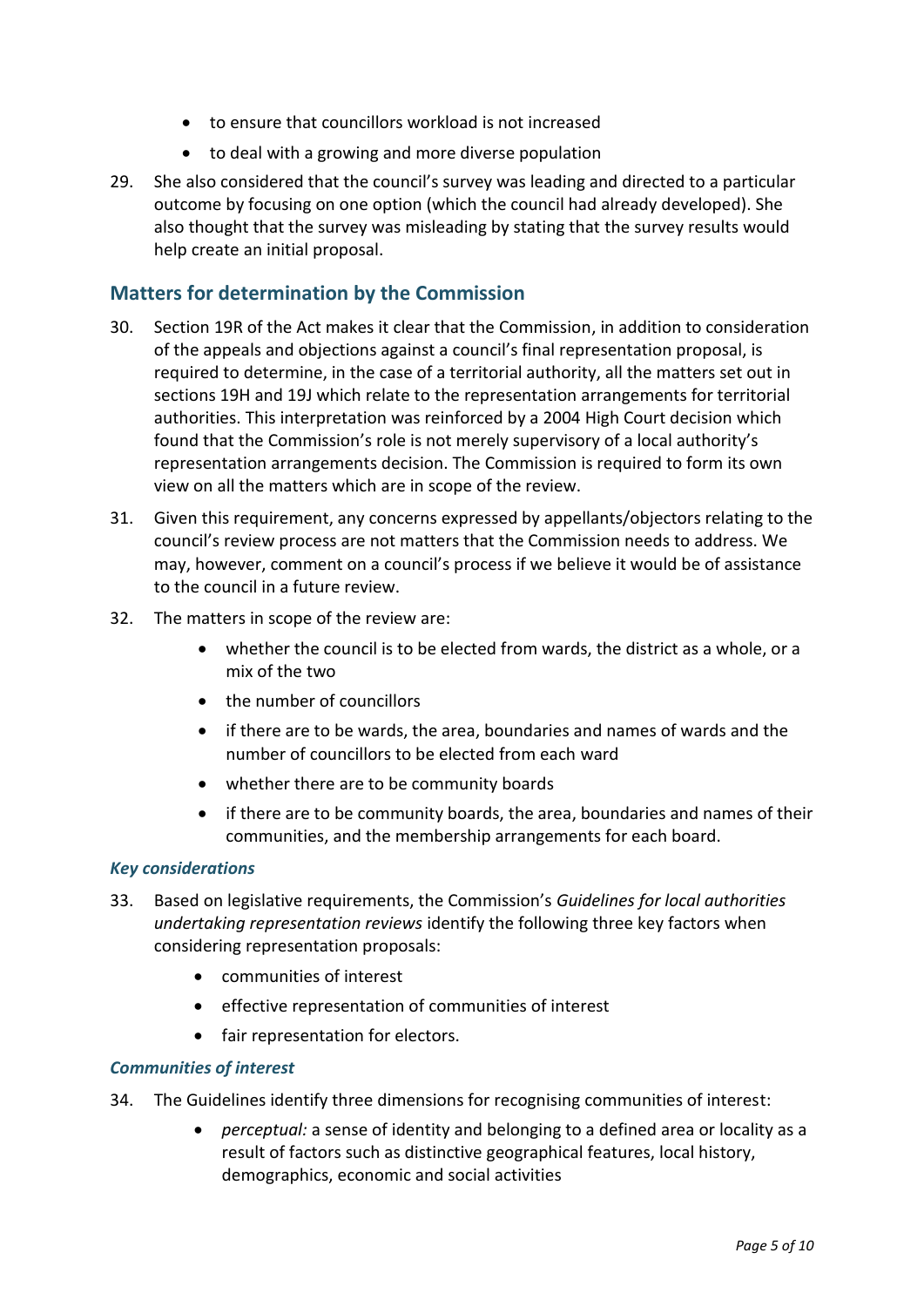- *functional:* ability of the area to meet the needs of communities for services such as local schools, shopping areas, community and recreational facilities, employment, transport and communication links
- *political:* ability to represent the interests of local communities which includes non-council structures such as for local iwi and hapū, residents and ratepayer associations and the range of special interest groups.
- 35. We note that in many cases councils, communities and individuals tend to focus on the perceptual dimension of communities of interest. That is, they focus on what intuitively they 'feel' are existing communities of interest. While this is a legitimate view, more evidence may be required to back this up. It needs to be appreciated that the other dimensions, particularly the functional one, are important and that they can also reinforce the 'sense' of identity with an area. In other words, all three dimensions are important but should not be seen as independent of each other.
- 36. In addition to evidence demonstrating existing communities of interest, evidence also needs to be provided of *differences* between neighbouring communities i.e. that they may have "few commonalities". This could include the demographic characteristics of an area (e.g. age, ethnicity, deprivation profiles) and how these differ between areas, and evidence of how different communities rely on different services and facilities.
- 37. In the Ashburton District Council's review, the demarcation of communities of interest does not appear to have been an issue of contention. The council has recognised changing communities of interest by expanding the Ashburton Ward to include additional areas of urban development.
- 38. A particular feature here has been the inclusion of the Lake Hood development in the Ashburton Ward despite it being physically separate. This was done because Lake Hood is an urban development, it is relatively close to Ashburton, it uses urban facilities along with Ashburton and is rated on that basis, and therefore has common interests.

### *Effective representation of communities of interest*

- 39. Section 19T of the Act requires the Commission to ensure that:
	- the election of members of the council, in one of the ways specified in section 19H (i.e. at large, wards, or a mix of both) will provide effective representation of communities of interest within the city
	- ward boundaries coincide with the boundaries of the current statistical meshblock areas determined by Statistics New Zealand and used for parliamentary electoral purposes
	- so far as is practicable, ward boundaries coincide with community boundaries (where they exist).
- 40. 'Effective representation' is not defined in the Act, but the Commission sees this as requiring consideration of factors including the appropriate total number of elected members and the appropriate basis of election of members for the district concerned (at large, wards, or a mix of both).
- 41. The Commission's Guidelines note the following factors need to be considered when determining effective representation: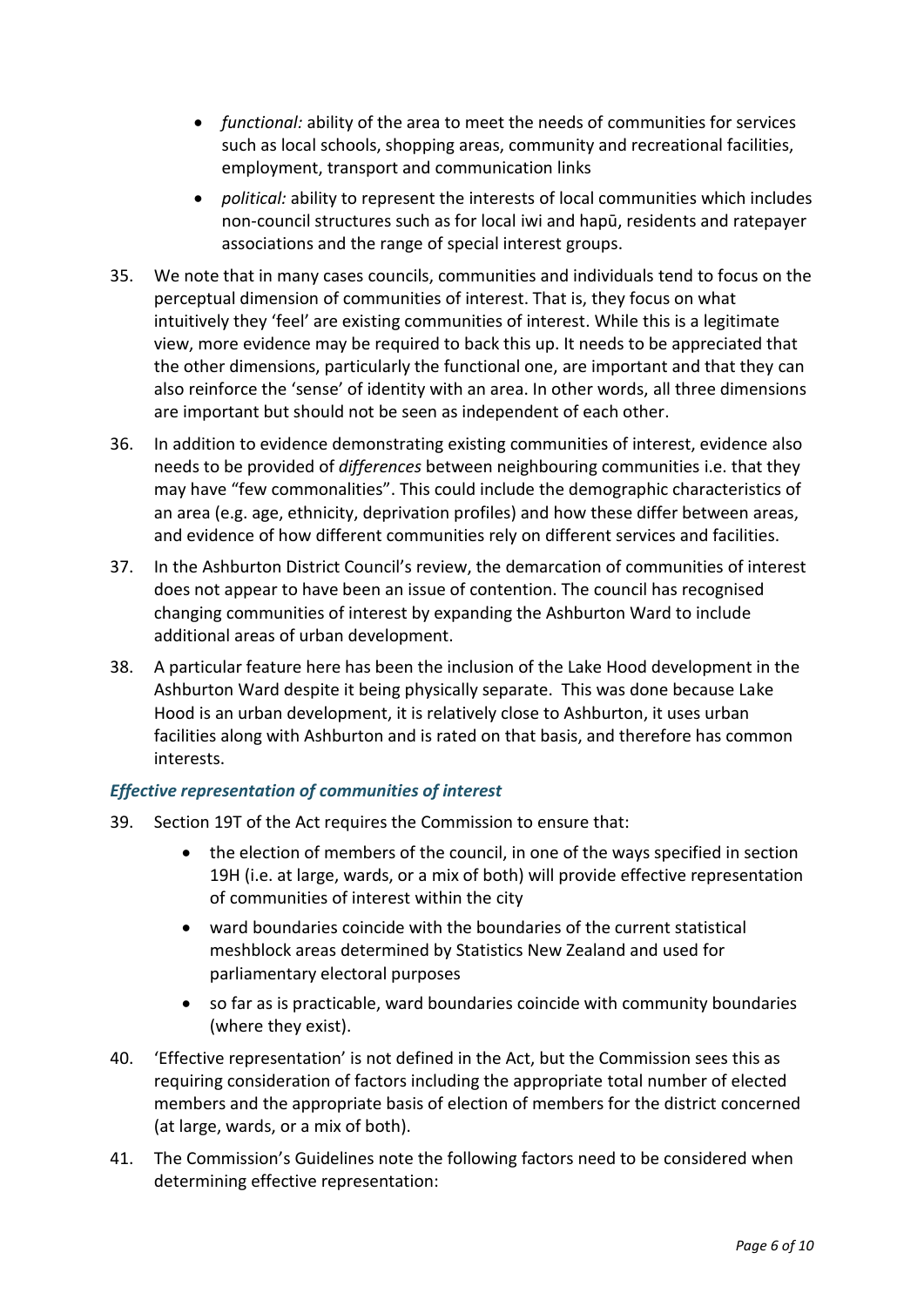- avoiding arrangements that may create barriers to participation, such as at elections by not recognising residents' familiarity and identity with an area
- not splitting recognised communities of interest between electoral subdivisions
- not grouping together two or more communities of interest that share few commonalities of interest
- accessibility, size and configuration of an area including access to elected members and vice versa.
- 42. Ashburton District has been divided into three wards one urban and two rural since 1995, although adjustments have been made to boundaries over that time. Although the council's survey showed some support for either an at large system or a mixed system, the largest group of support was for a ward system. No suggestion was raised during the council's submission process that there be a move away from a ward system or the current overall ward structure.
- 43. The key issue to be addressed relating to effective representation is whether the reduction in the number of councillors will result in less effective representation. This is raised by the appellants in two contexts:
	- The first, directly:
		- o Questioning what the benefit will be
		- o Arguing that a reduction in the number of councillors will not result in cost savings, and many people have misunderstood this
		- o Suggesting that the district's population growth is an argument for retaining a higher number of councillors
	- The second, arguing that the construction of the survey skewed the survey results in favour of the council's preference
- 44. The council's rationale for reducing the number of councillors was that:
	- A nine-member council would help ensure compliance with the +/-10% rule into the future. This was illustrated using population projections showing the Eastern ward becoming non-compliant by 2023
	- There was support for a reduction in the number of members in the survey  $-$ 75% of the 131 responses
	- A comparison with other councils showed that a nine-member council would not be out of keeping with other councils of a similar size.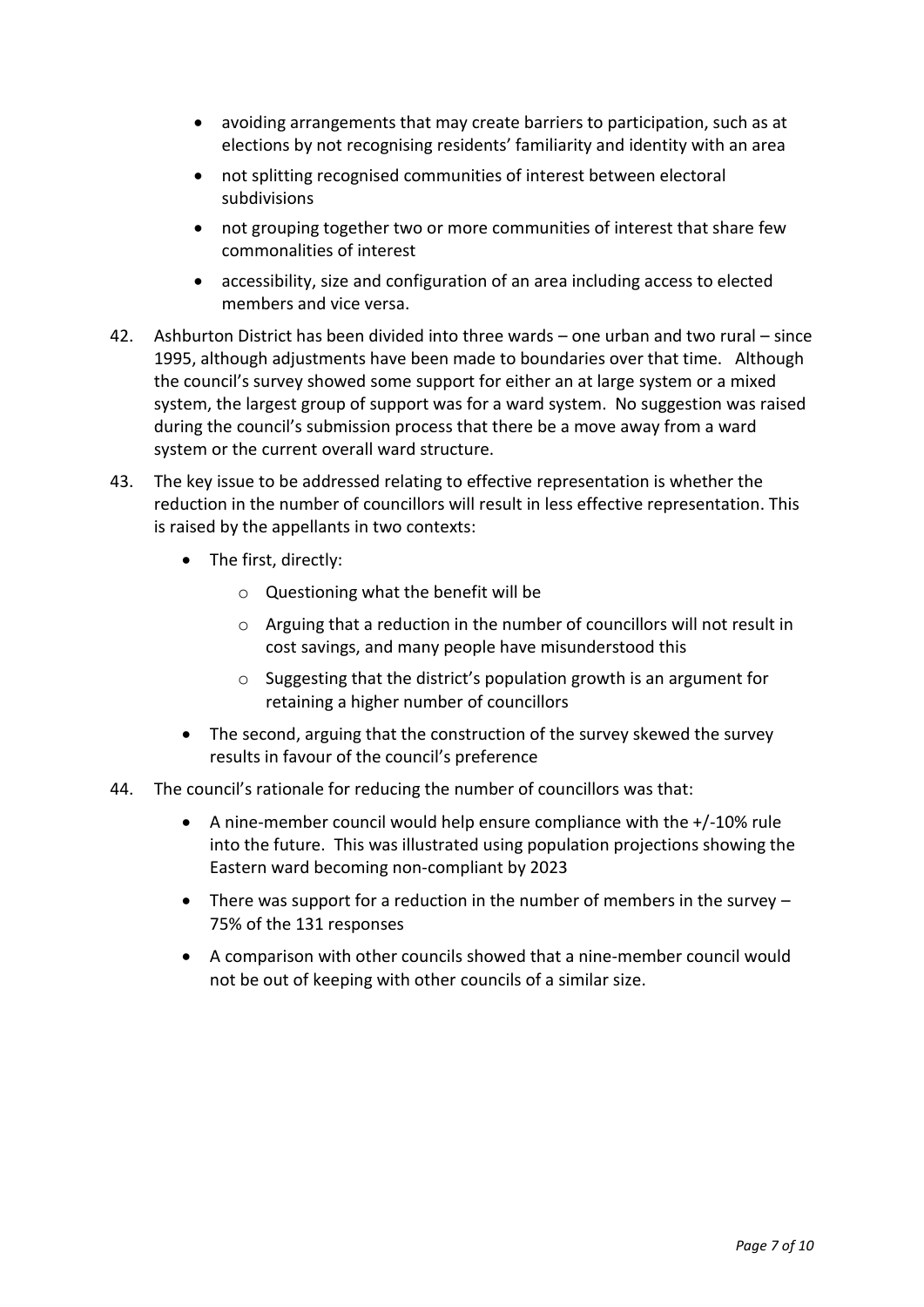| <b>District</b> | <b>Population</b> | <b>Councillors</b> | <b>Population per</b><br>member |
|-----------------|-------------------|--------------------|---------------------------------|
| Ashburton       | 33,040            | 12                 | 1:2,808                         |
| Ashburton       | 33,040            | 9                  | 1:3,671                         |
| Matamata-Piako  | 34,200            | 11                 | 1:3,109                         |
| Taupo           | 36,200            | 10                 | 1:3,620                         |
| Whakatane       | 35.100            | 10                 | 1:3,510                         |
| Manawatu        | 29,900            | 10                 | 1:2,990                         |
| Horowhenua      | 31,900            | 11                 | 1:2,900                         |
| Southland       | 30,900            | 12                 | 1:2,575                         |

45. In relation to the last point, comparison was made to the following councils:

- 46. The principal issue to be determined by the Commission, therefore, is whether effective representation for Ashburton District will be best be provided by the nine members proposed by the council, by the 12 members sought by the appellants, or by some other number.
- 47. The appellants have made some valid points. However, notwithstanding their concern about the construction of the council's survey, the support for the council's proposal was echoed in the submissions on the initial proposal. We would also observe that the proposal to reduce the number of councillors did not generate widespread opposition. To a degree this must indicate some level of acceptance of a reduced number of councillors.
- 48. We also note the argument made by the council about the number of other similar sized councils with a similar number of members. To that list could be added others such as Queenstown-Lakes District Council (with 10 members for a population of 37,130) and Thames-Coromandel District Council (with 8 councillors for a population of 29,060), albeit with a comprehensive community board structure. Conversely one could point to councils with smaller populations but a higher number of members. The point is, however, that a council of the size being proposed is not outside the norm showing some acceptance that it can provide effective representation.
- 49. Accordingly, we have agreed to the council's proposal for a 9-member council.

### **Fair representation for electors**

- 50. For the purposes of fair representation for the electors of a district, section 19V(2) of the Act requires that the population of each ward divided by the number of members to be elected by that ward must produce a figure no more than 10 per cent greater or smaller than the population of the district divided by the total number of members (the '+/-10% rule').
- 51. We note that the proposed three wards, electing a total of nine councillors, do meet the requirement for fair representation for electors.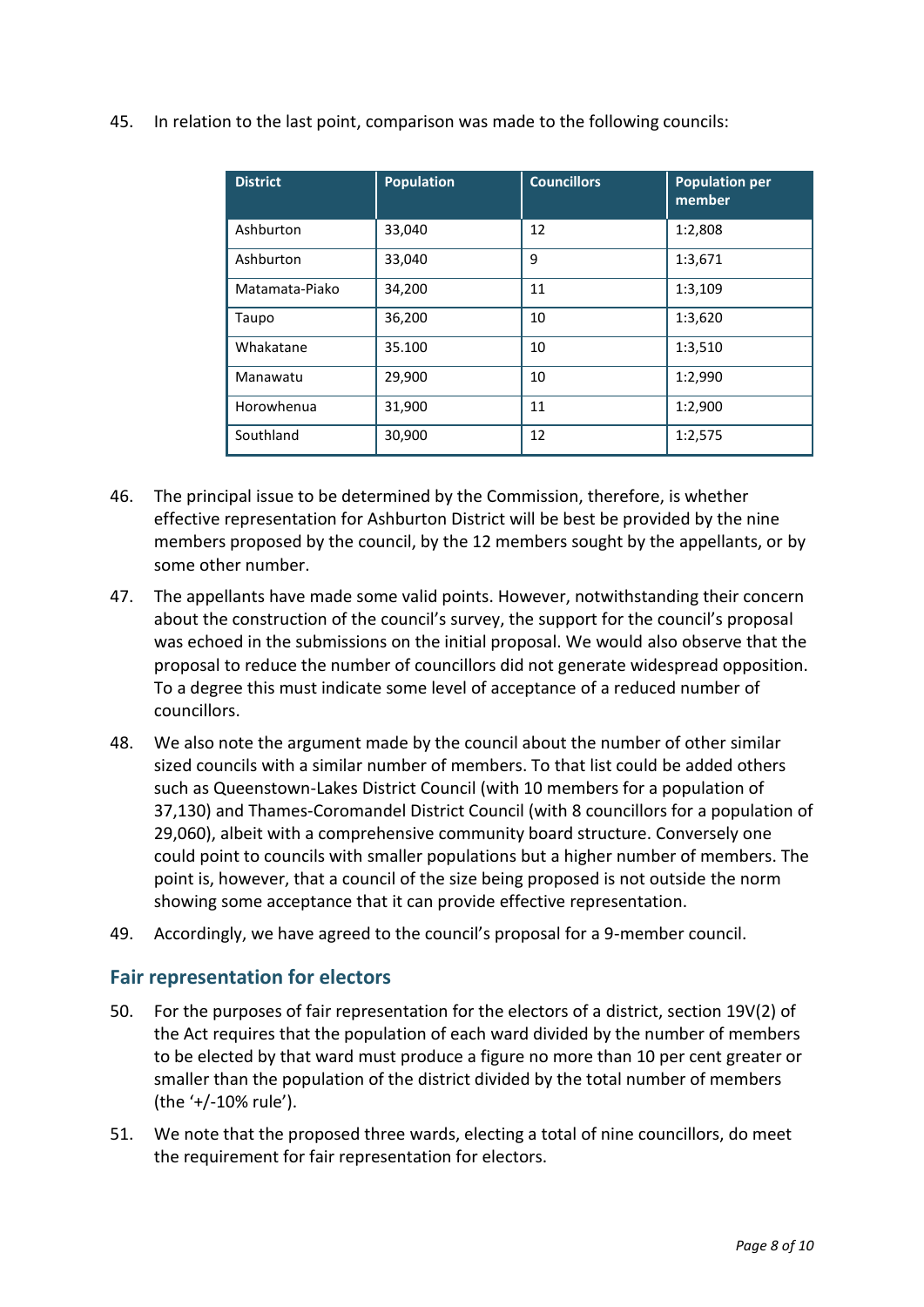### *Communities and community boards*

- 52. Section 19J of the Act requires every territorial authority, as part of its review of representation arrangements, to determine whether there should be community boards in the district and, if so, the nature of those communities and the structure of the community boards. The territorial authority must make this determination in light of the principle in section 4 of the Act relating to fair and effective representation for individuals and communities.
- 53. The particular matters the territorial authority, and where appropriate the Commission, must determine include the number of boards to be constituted, their names and boundaries, the number of elected and appointed members, and whether the boards are to be subdivided for electoral purposes. Section 19W also requires regard to be given to such of the criteria as apply to reorganisation proposals under the Local Government Act 2002 as is considered appropriate. The Commission sees two of these criteria as particularly relevant for the consideration of proposals relating to community boards as part of a representation review:
	- Will a community board have an area that is appropriate for the efficient and effective performance of its role?
	- Will the community contain a sufficiently distinct community or communities of interest?
- 54. The council has proposed retaining the Methven Community Board. No issues relating to community boards are raised in the appeals, and we uphold the council's proposal in this regard.

### **Commission's determination**

- 55. Under section 19R of the Local Electoral Act 2001, the Commission determines that for the general election of Ashburton District Council to be held on 12 October 2019, the following representation arrangements will apply:
	- 1. Ashburton District, as delineated on Plan LG-063-2019-W-1 deposited with the Local Government Commission, will be divided into three wards.
	- 2. Those three wards will be:
		- i. Western Ward, comprising the area delineated on Plan LG-063-2019- W-2 deposited with the Local Government Commission
		- ii. Eastern Ward, comprising the area delineated on Plan LG-063-2019- W-3 deposited with the Local Government Commission
		- iii. Ashburton Ward, comprising the area delineated on Plan LG-013- 2019-W-4 deposited with the Local Government Commission
	- 3. The Council will comprise the mayor and nine councillors elected as follows:
		- i. 2 councillors elected by the electors of Western Ward
		- ii. 2 councillors elected by the electors of Eastern Ward
		- iii. 5 councillors elected by the electors of Ashburton Ward
	- 4. There will be a Methven Community, comprising the area delineated on Plan LG-063-2019-Com-1 deposited with the Local Government Commission